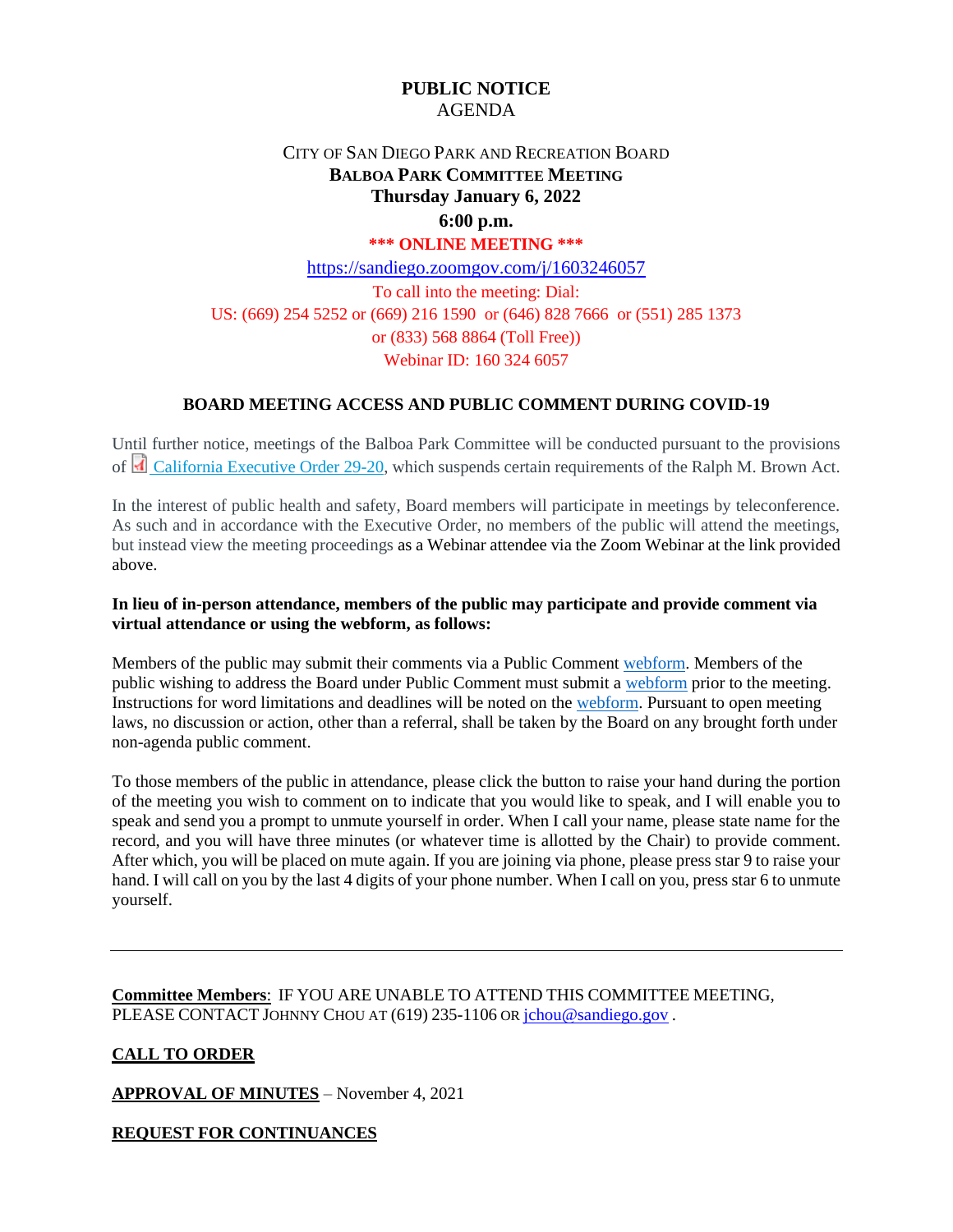**NON- AGENDA PUBLIC COMMENTS** This portion of the agenda provides an opportunity for members of the public to address the Committee on items of interest within the jurisdiction of the Committee. (Comments relating to items on today's Agenda are to be taken at the time the item is heard.)

(Time allotted to each speaker is determined by the Chair; however, comments are limited to no more than three (3) minutes **total per subject** regardless of the number of those wishing to speak. Submit requests to speak to the City staff **prior** to the start of the meeting. Pursuant to the Brown Act, no discussion or action, other than a referral, shall be taken by the Committee on any issue brought forth under "Non-Agenda Public Comment.")

#### REQUEST FOR ITEMS TO BE PLACED ON CONSENT AGENDA

The Chair may entertain a motion by any Board Member to approve any agenda item as consent when no speaker slips have been submitted in favor or in opposition to the item. Items approved on consent are approved in accordance with staff's recommendation as reflected on the agenda and described in the Staff Report to the Balboa Park Committee, unless otherwise noted in the motion.

## **CHAIRPERSON'S REPORT** – Molly Chase

#### **STAFF REPORT**

City Council Third District – Codi Vierra Assistant Deputy Director – Christina Chadwick Balboa Park District Manager – Johnny Chou Balboa Park Operations District Manager – Victor Nava

**BALBOA PARK NON-PROFIT PARTNER UPDATES** (Time allotted to each speaker is determined by the Chair; however, comments are limited to no more than three (3) minutes)

Forever Balboa Park– Jackie Higgins Balboa Park Cultural Partnership – Peter Comiskey Committee of 100 – Roger Showley Save Starlight – Steve Stopper

#### **ACTION ITEMS**

**Consent** (These items are adopted without discussion; they can be moved to adoption by any committee member.)

#### **101. None**

**Adoption** (Each adoption item requires individual action; they can be moved to consent by action of the committee.)

**201. Balboa Park Quick Build Roundabout:** Julio Fuentes, Senior Traffic Engineer, City of San Diego and Philip Rust, Associate Engineer, City of and San Diego

**202. Marston Canyon Eagle Bridge:** Alexandre Cridlig, Eagle Scout candidate, Troop 271

**Special Events** (Special Events that require road or plaza closures or will potentially impact park and/or institution operation, are brought to the Committee for a formal recommendation. They can be moved to consent by action of the committee.)